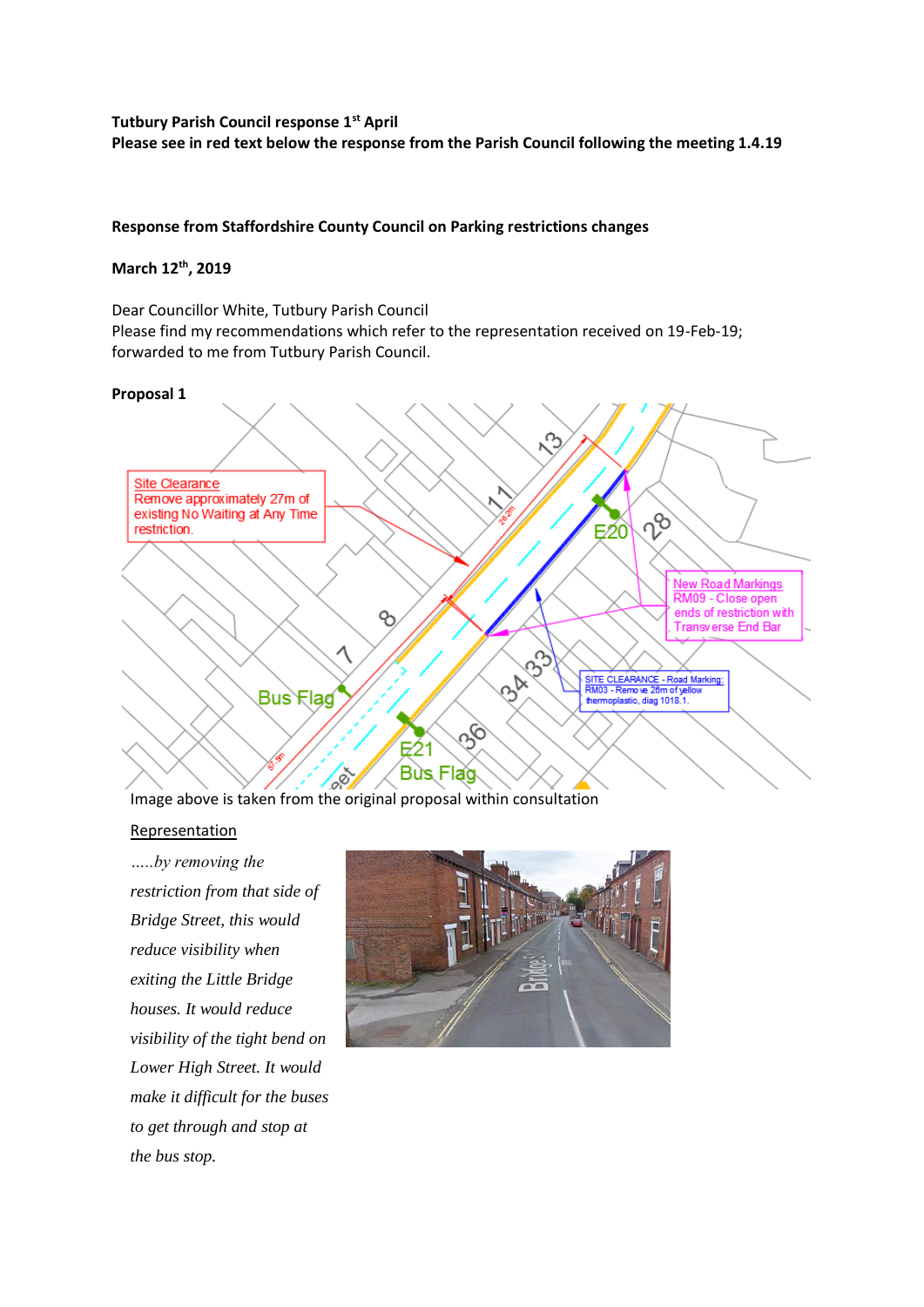#### Tutbury Parish Council comments:

Cllrs voted to reject this proposal and requested that the waiting restriction should be removed opposite outside numbers 8-11

#### County Councillor White comments:

**Would like further information regarding the practicality of Tutbury Parish Council's alternative proposals for Bridge Street and Lower High Street.**

#### Andrew Cartlidge comments:

I agree permitting motorists to park outside of properties 28 – 33 could cause visibility issues for motorists joining Bridge Street, however, if the NWAAT restriction was removed from outside of properties 8 – 11, this would permit any motorist to park for unlimited periods, and if a bus pulled into the bay to allow passengers on / off they would have to turn sharply into the opposing lane to allow them to gain road position prior to driving ahead. I would like to recommend the bus flag be resited outside of the parking bay. If visibility is the concern close to the bend of the carriageway, it would be advisable to leave all the restrictions in place, as north bound motorist could find themselves meeting south bound motorists at speed in

a head on alignment.

**01.04.19 PROPOSAL1 To remove waiting restrictions in Bridge Street.** The highways response to remove waiting restriction outside 8 to 11 was met with concerns on the impact of the bus pulling out of the bay near a bend. Cllrs proposed, seconded and voted in favour to leave the existing restrictions in place.



# **Proposal 2**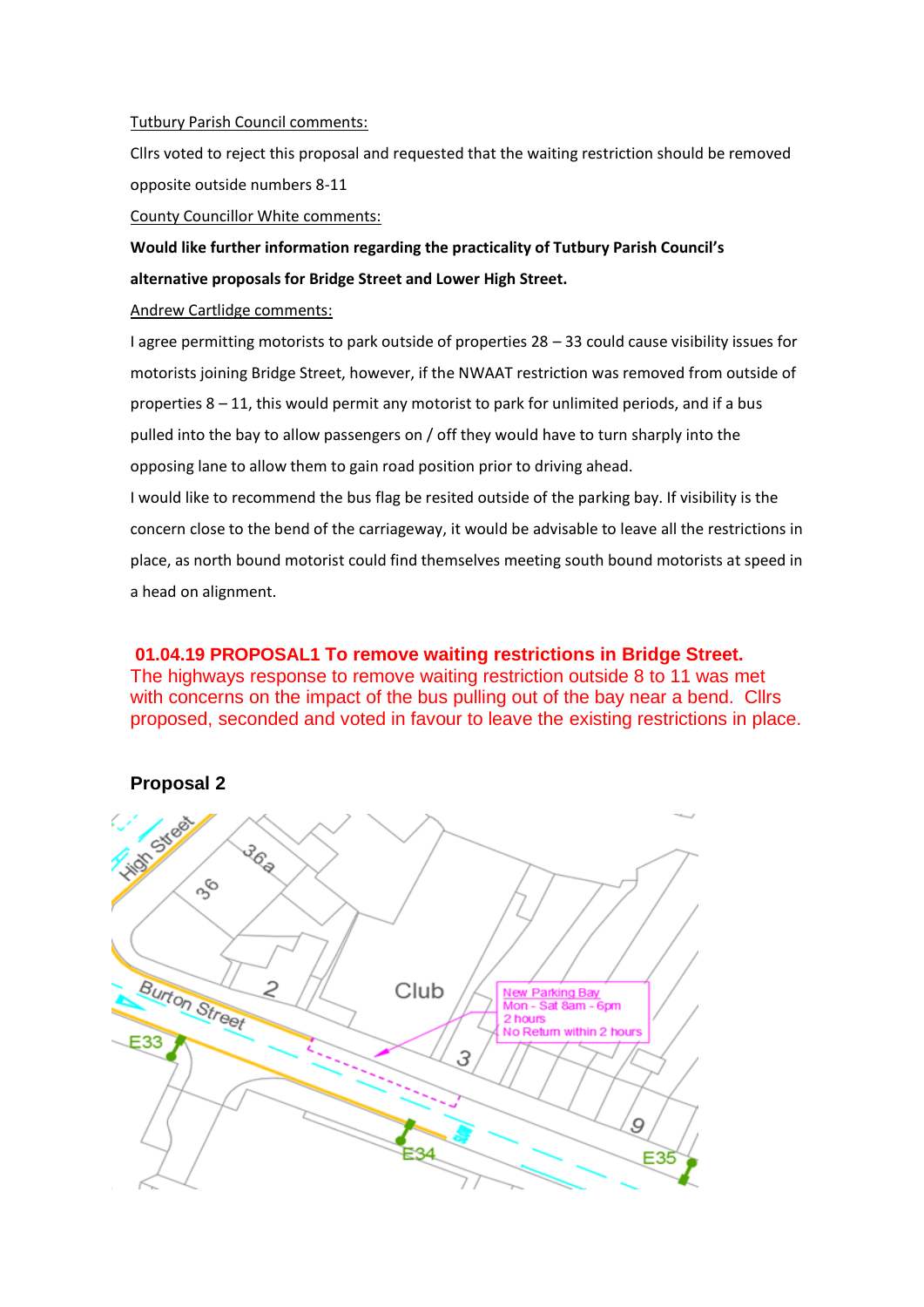Image above is taken from the original proposal within consultation

#### Representation

*….. concern regarding the unauthorised parking on the restrictions outside Crystal Court. This problem is prevalent in the evening. The unauthorised parking causes a problem for vehicles trying to access Burton Street as parking is on both sides of the road.*



### Tutbury Parish Council comments:

Cllrs voted to accept the proposal for the additional bays subject to enforcement of the existing restrictions during the day and evening.

# **01.04.19 PROPOSAL 2 To remove the restrictions in Burton Street.** Cllrs previously agreed to this proposal

#### County Councillor White comments:

**Support the new parking bay arrangements for Burton Street.** Andrew Cartlidge comments:

Amendments will be made as above and the appropriate team informed of contravention issues.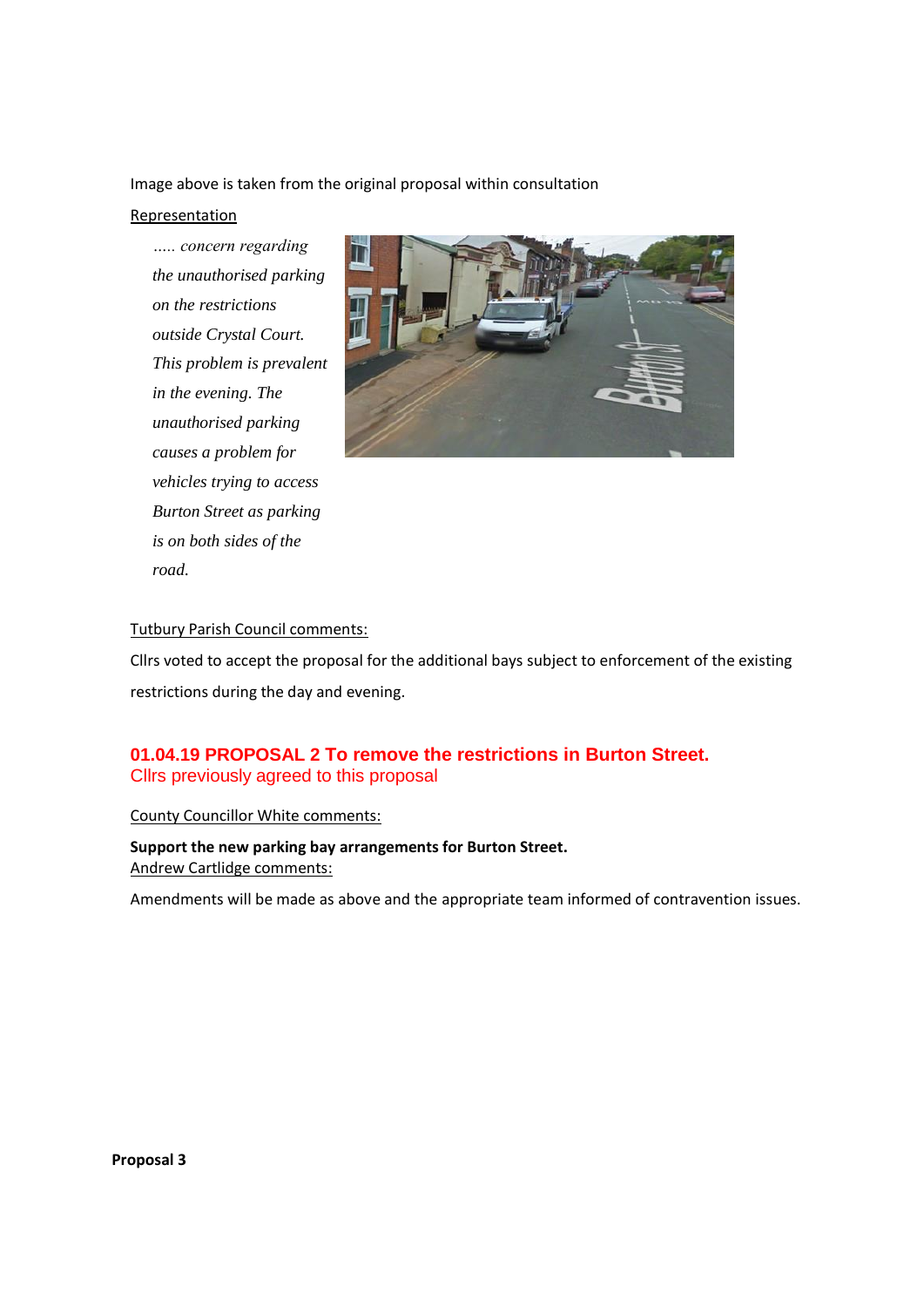

Image above is taken from the original proposal within consultation

### Representation

*To install a waiting restriction so near to the surgery would prevent elderly and infirm patients from parking close to the surgery.*



### Tutbury Parish Council comments:

Cllrs voted to reject this proposal.

### County Councillor White comments:

I met with Monk Street residents last night to agree a final position on the lifting of parking restrictions at the Bridge Street end of the road. We agreed that the current proposal to remove the restrictions is the best option and this is supported.

I note the feedback from Tutbury Parish Council regarding the other proposed changes and **am happy to support their position on not taking these proposals further.** Andrew Cartlidge comments:

Amendments to the scheme will be made as above.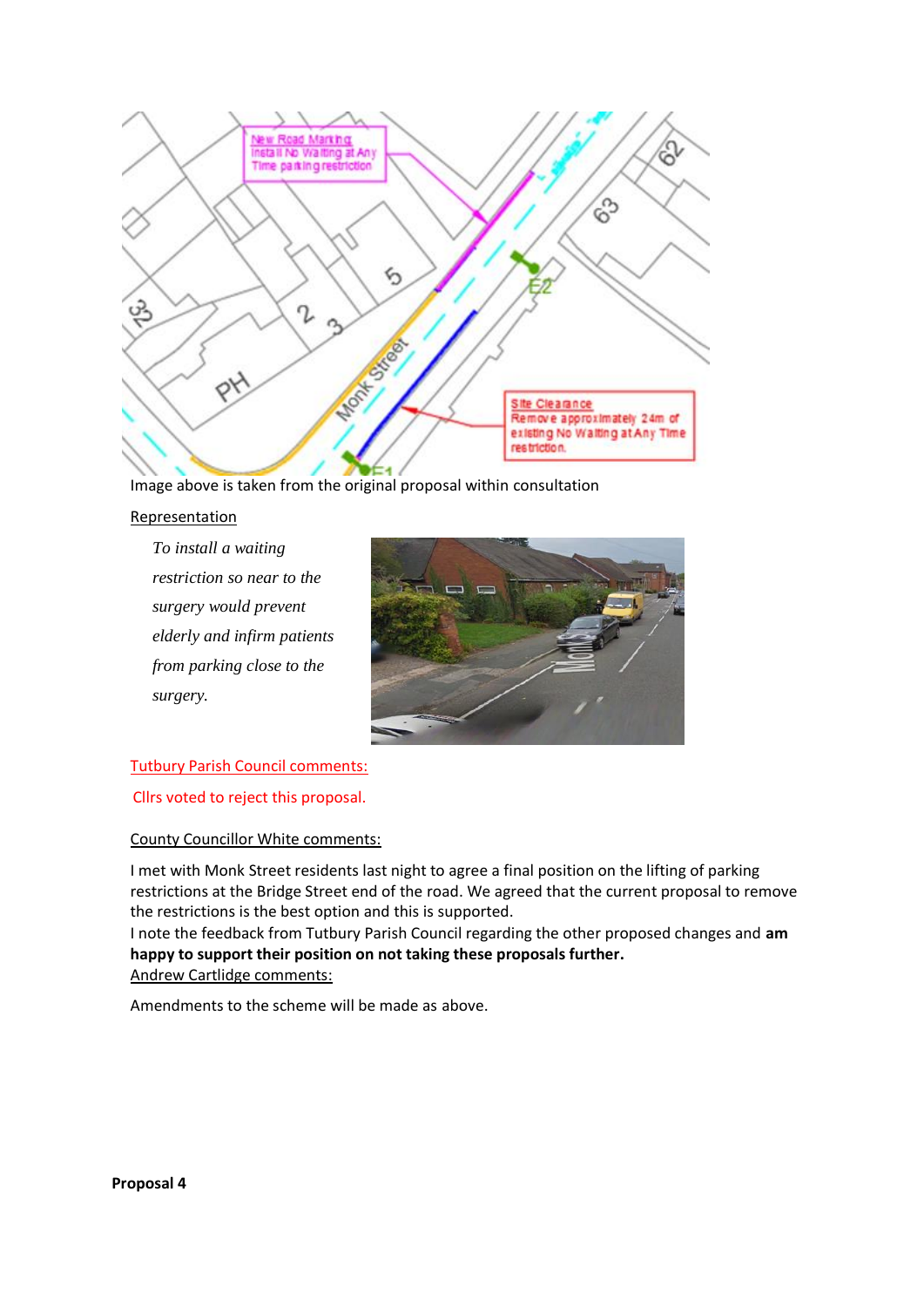

Image above is taken from the original proposal within consultation

#### **Representation**

*It was felt that one set of restrictions would be enough to allow the bus to access the route.*



Tutbury Parish Council comments:

Cllrs voted to accept the installation of the restrictions outside Number 61 Wakefield Avenue but

reject the waiting restrictions outside Numbers 58 to 64 and also outside numbers 61 to 63

### County Councillor White comments:

I note the comments from Tutbury Parish Council regarding the need to all of the restrictions proposed to allow for buses to traverse Wakefield Avenue efficiently.

### **I would like further information regarding their preferred solution of one set of restrictions outside no 61 only.**

#### Andrew Cartlidge comments:

In my experience designing such schemes, it is better to restrict the whole junction (as proposed) or not at all. This is because, if restrictions are applied to one section only, motorists deem the sections not restricted as being approved for parking by the authority.

Leaving the junction unrestricted would require motorists to comply with the highway code and not park within the junction area.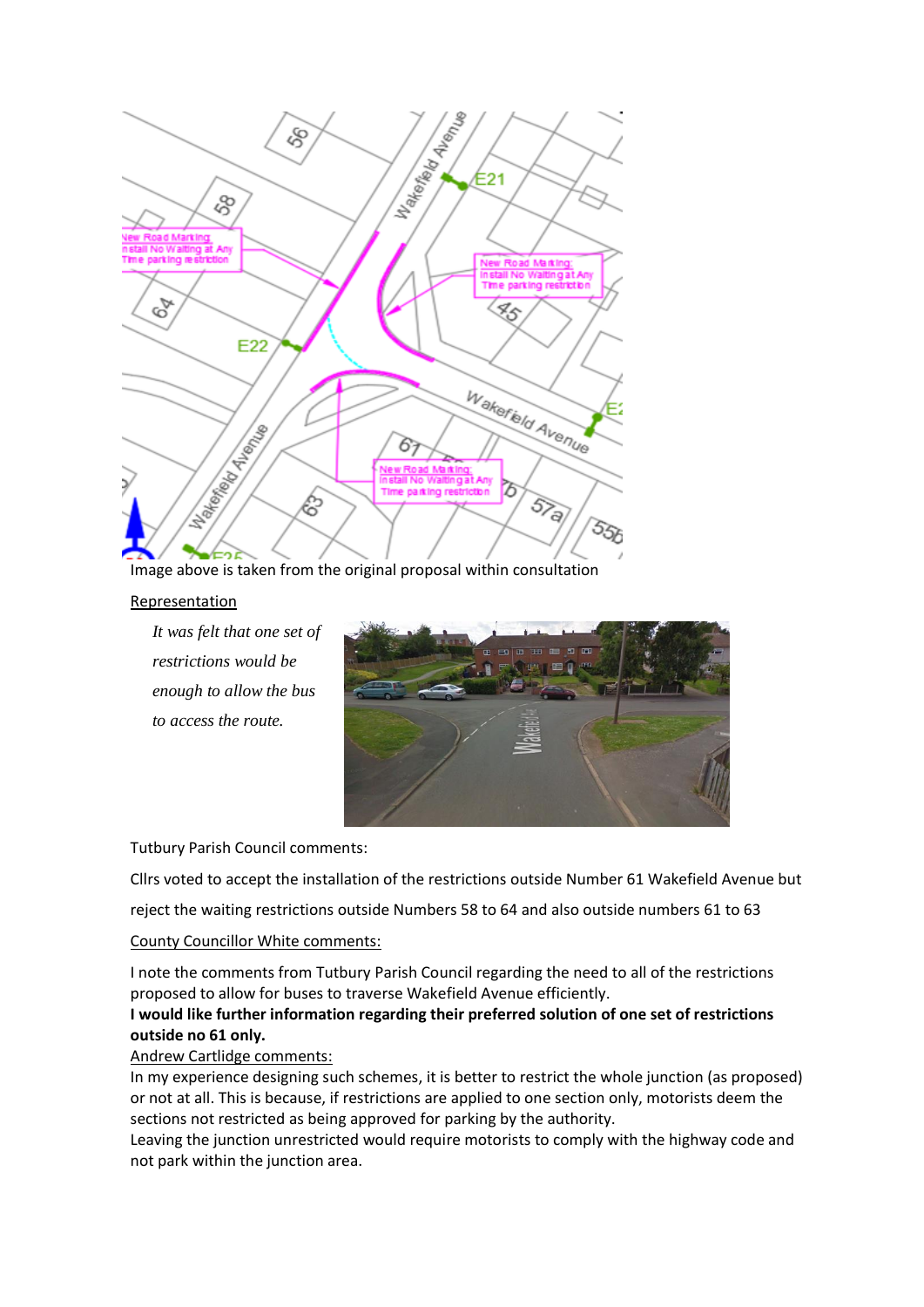As can be seen above, vehicles are parked not in accordance with the highway code which states:

# **Department for Transport, Highway Code, Updated 30 November 2018, Rule 243**

**DO NOT** stop or park:

- near a school entrance
- anywhere you would prevent access for Emergency Services
- at or near a bus or tram stop or taxi rank
- on the approach to a level crossing/tramway crossing
- **opposite or within 10 metres (32 feet) of a junction, except in an authorised parking space**
- near the brow of a hill or hump bridge
- opposite a traffic island or (if this would cause an obstruction) another parked vehicle
- where you would force other traffic to enter a tram lane
- where the kerb has been lowered to help wheelchair users and powered mobility vehicles
- in front of an entrance to a property
- on a bend
- where you would obstruct cyclists' use of cycle facilities

**except** when forced to do so by stationary traffic.

As it is suggested parked motor vehicles cause buses difficulty when manoeuvring through the junction; my recommendation would be to install the NWAAT restrictions as proposed or to not install any restriction and operate the junction in its current format.

### **01.04.19 Proposal 4**

Members proposed and seconded that if the one set of restrictions outside house 61 could not be implemented, then no restrictions should be implemented. The majority of councillors voted in favour with one abstention and one rejection of this proposal.

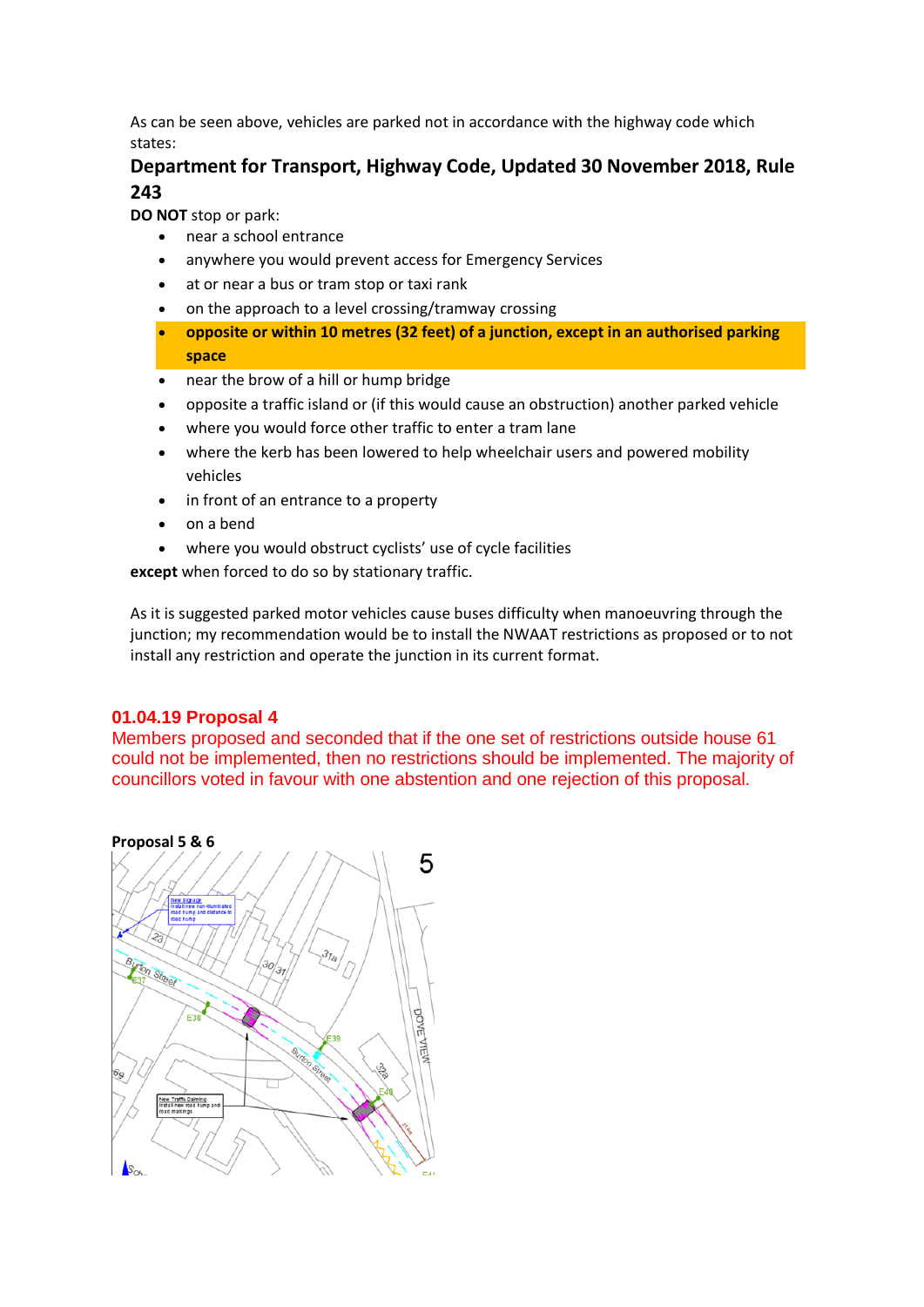

## Image above is taken from the original proposal within consultation

#### **Representation**

*….. Cllrs would like more information to consider the option. Information has been requested including details of;*

- *Road Markings*
- *Position of the speed humps which properties will this directly affect?*
- *The costing of this traffic calming*
- *The costings of other traffic calming options available. Such as cameras and traffic speed indicators.*



#### Tutbury Parish Council comments:

Tutbury Parish Council have also requested to be informed of relevant traffic regulations that are applicable for residents to have permits in an area with existing waiting restrictions.

### County Councillor White comments: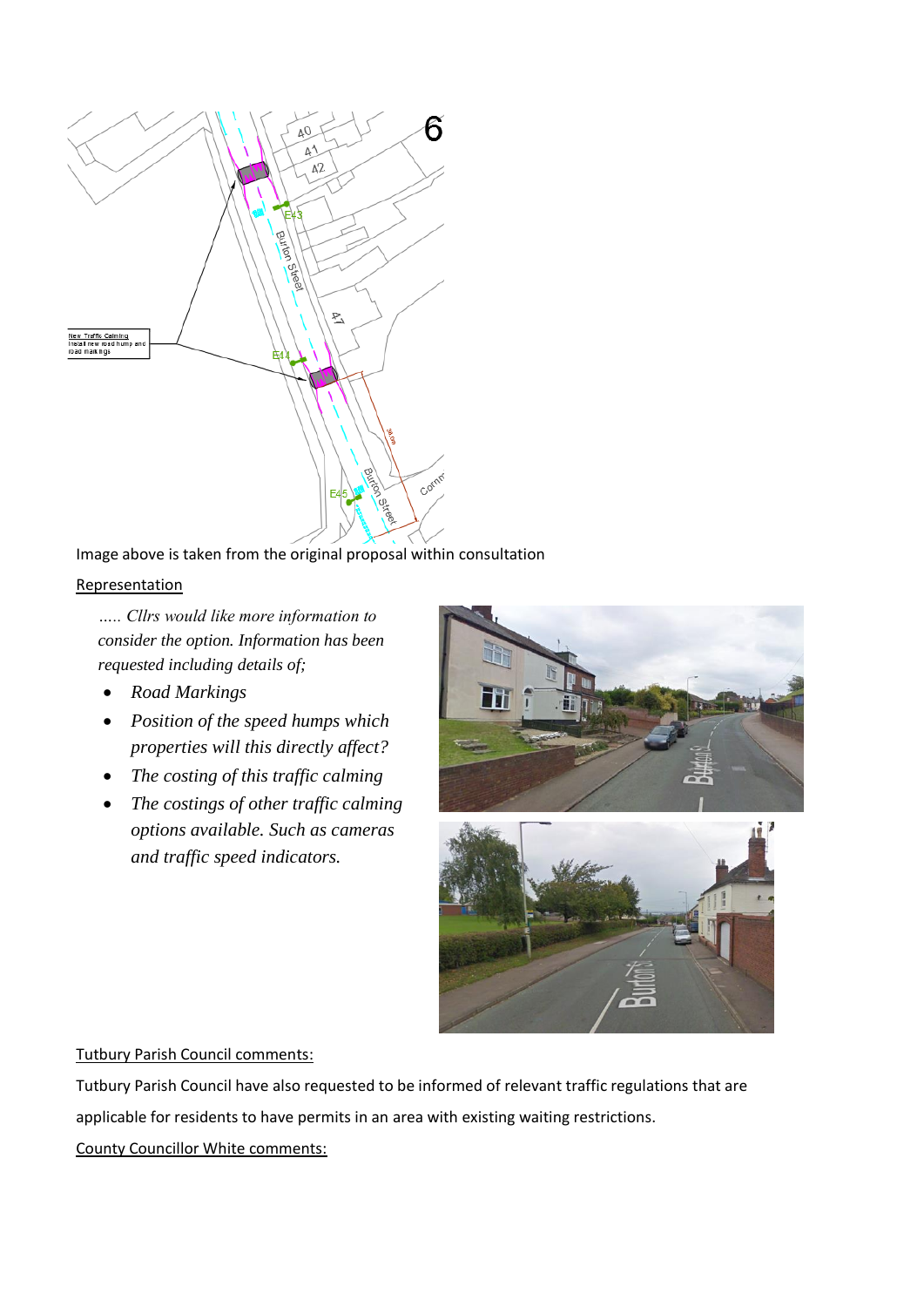# **Supportive of the proposals for traffic calming on Burton Street in addition to the parking restrictions on this road.**

Andrew Cartlidge comments:

No amendments will be made to the above traffic calming proposals, however, I will not progress any other parking features until instructed to do so.

### **01.04.19 Proposal 5 and 6**

Cllrs voted in favour of requesting for a safety review of the whole of Burton Street incorporating the mini roundabout. It was felt that a recent accident could have been avoided if the road layout was enhance/ changed and the speed down Burton Street was reduced.

A proposal was made and seconded to reject the current speed hump until further information has been received. Five members voted to reject the speed hump until further information received four were in favour. Of the current proposal.

. Concerns regarding the position of the humps was raised and whether it would reduce parking near the school and if a property had off road parking. Driver behaviour was also a concern negotiating the humps.

Following a recent meeting;

Concerns have been raised including

# **Public suggestions not necessarily representative of the council**

To reline the existing roundabout.

To consider the roundabout being raised

To consider STOP signs rather than give way

To consider improving the signage approaching the island.

To consider an alternative to a roundabout like hatched lines

To consider rumble lines approaching the roundabout .

To install a metal barrier or railings near the post office

Widen the pavement in front of the post office

# **Council request**

To monitor the speed on Burton Street

To investigate alternative safety measure for speed such as speed traffic indicator sign. To consider changes to the existing roundabout in line with relining the roundabout and considering signage improvements.

To consider a speed limit reduction to 20 and improve 20 is plenty signage.

### **Summary**

Cllrs voted to reject the speed hump proposal until further information was received to enable the parish council to evaluate the options more thoroughly based on further information received.

The Parish Council have commented on the proposal but would like to invite residents to a meeting and advertise the formal public consultation of the proposals.